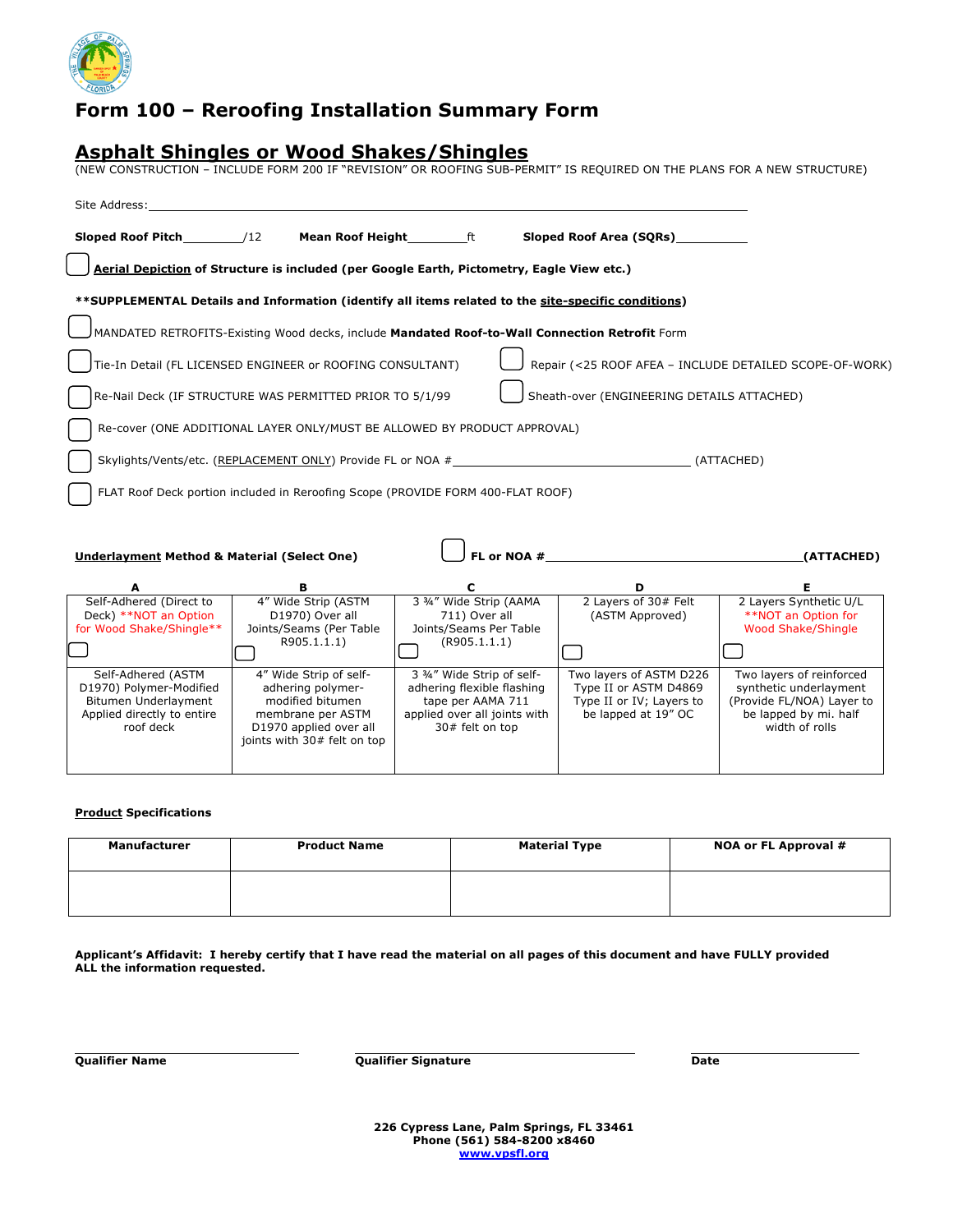### **SIMPLIFIED ROOF UPLIFT CHART FOR ROOFING APPLICATIONS**

This simplified chart represents the worse-case wind pressures for the various roof slopes and heights. This chart is based on a Tributary Area = 10 SF which is required for roofing applications. If the roof height is less than 30 feet, but not exactly 15, 20, or 25 feet,you will **need to go to the next higher roof height. If your roof is higher than 30 feet, these charts do not apply. Refer to Roof Chart Diagrams on Page 1 for Roof Zone Locations.** 

| <b>MEAN ROOF HEIGHT = 15 FEET</b>                        |           |         |               |               |               |      |               |               |
|----------------------------------------------------------|-----------|---------|---------------|---------------|---------------|------|---------------|---------------|
| <b>Gable Roof</b><br><b>Hip Roof</b><br><b>Flat Roof</b> |           |         |               |               |               |      |               |               |
|                                                          |           |         | 1.51 to 4:12  | 4.1 to 6:12   | 6.1 to 12:12  |      | 1.51 to 4:12  | 4.1 to 6:12   |
| Positive*                                                | 15.4/38.0 |         | Positive 23.2 | Positive 23.2 | Positive 34.7 |      | Positive 28.3 | Positive 28.3 |
| Zone                                                     |           | Zone    | Roof          | Roof          | Roof          | Zone | Roof          | Roof          |
|                                                          | $-60.5$   | 1.2e    | $-70.1$       | -54           | $-63.7$       |      | $-63.7$       | $-50.8$       |
| 1'                                                       | $-34.8$   | 2n & 2r | $-102$        | $-86.2$       | $-70.1$       | 2e   | $-89.4$       | $-70.1$       |
|                                                          | $-79.8$   | 3e      | $-102$        | $-86.2$       | $-86.7$       | 2r   | $-83$         | $-70.1$       |
| $3*$                                                     | $-109$    | 3r      | $-102$        | $-102$        | $-70.1$       |      | $-89.4$       | $-70.1$       |

| <b>MEAN ROOF HEIGHT = 20 FEET</b>                        |           |         |               |               |               |              |               |               |
|----------------------------------------------------------|-----------|---------|---------------|---------------|---------------|--------------|---------------|---------------|
| <b>Gable Roof</b><br><b>Hip Roof</b><br><b>Flat Roof</b> |           |         |               |               |               |              |               |               |
|                                                          |           |         | 1.51 to 4:12  | 4.1 to 6:12   | 6.1 to 12:12  | 1.51 to 4:12 |               | 4.1 to 6:12   |
| Positive*                                                | 16.4/40.3 |         | Positive 24.6 | Positive 24.6 | Positive 36.9 |              | Positive 30.1 | Positive 30.1 |
| Zone                                                     |           | Zone    | Roof          | Roof          | Roof          | Zone         | Roof          | Roof          |
|                                                          | $-64.2$   | 1. 2e   | $-74.5$       | $-57.4$       | $-67.7$       |              | $-67.6$       | $-54$         |
|                                                          | $-36.9$   | 2n & 2r | $-109$        | $-91.5$       | $-74.5$       | 2e           | $-95$         | $-74.5$       |
|                                                          | $-84.8$   | 3e      | $-109$        | $-91.5$       | $-92.1$       | 2r           | $-88.1$       | $-74.5$       |
| $3*$                                                     | $-116$    | 3r      | $-129$        | $-108$        | $-74.5$       |              | -95           | $-74.5$       |

| <b>MEAN ROOF HEIGHT = 25 FEET</b> |                       |         |               |                   |               |              |                 |               |
|-----------------------------------|-----------------------|---------|---------------|-------------------|---------------|--------------|-----------------|---------------|
|                                   | <b>Flat Roof</b>      |         |               | <b>Gable Roof</b> |               |              | <b>Hip Roof</b> |               |
|                                   |                       |         | 1.51 to 4:12  | 4.1 to 6:12       | 6.1 to 12:12  | 1.51 to 4:12 |                 | 4.1 to 6:12   |
|                                   | Positive*   17.2/42.3 |         | Positive 25.8 | Positive 25.8     | Positive 38.7 |              | Positive 31.5   | Positive 31.5 |
| Zone                              |                       | Zone    | Roof          | Roof              | Roof          | Zone         | Roof            | Roof          |
|                                   | $-67.3$               | 1.2e    | $-78.1$       | $-60.2$           | $-70.9$       |              | $-70.9$         | $-58.6$       |
|                                   | $-38.7$               | 2n & 2r | $-114$        | $-96$             | $-78.1$       | 2e           | $-99.6$         | $-78.1$       |
|                                   | $-88.8$               | 3e      | $-114$        | $-96$             | $-96.6$       | 2r           | $-92.4$         | $-78.1$       |
| $3*$                              | $-121$                | 3r      | $-135$        | $-113$            | $-78.1$       |              | $-99.6$         | $-78.1$       |

|           |                  |         |               | <b>MEAN ROOF HEIGHT = 30 FEET</b>                                                                                                    |               |      |                 |               |
|-----------|------------------|---------|---------------|--------------------------------------------------------------------------------------------------------------------------------------|---------------|------|-----------------|---------------|
|           | <b>Flat Roof</b> |         |               | <b>Gable Roof</b>                                                                                                                    |               |      | <b>Hip Roof</b> |               |
|           |                  |         | 1.51 to 4:12  | 4.1 to 6:12                                                                                                                          | 6.1 to 12:12  |      | 1.51 to 4:12    | 4.1 to 6:12   |
| Positive* | 17.9/43.9        |         | Positive 26.8 | Positive 26.8                                                                                                                        | Positive 40.2 |      | Positive 32.8   | Positive 32.8 |
| Zone      |                  | Zone    | Roof          | Roof                                                                                                                                 | Roof          | Zone | Roof            | Roof          |
|           | $-70$            | 1, 2e   | $-81.1$       | $-62.6$                                                                                                                              | $-73.7$       |      | $-73.7$         | $-58.8$       |
|           | $-40.2$          | 2n & 2r | $-118$        | $-99.8$                                                                                                                              | $-81.1$       | 2e   | $-103$          | $-81.1$       |
|           | $-92.3$          | 3e      | $-118$        | $-99.8$                                                                                                                              | $-100$        | 2r   | -96             | $-81.1$       |
| $3*$      | $-126$           | 3r      | $-141$        | $-118$                                                                                                                               | $-81.1$       | 3    | $-103$          | $-81.1$       |
|           |                  |         |               | *If Parapet >= 3Ft occurs around entire building use the same Zone 2 pressure for Zone 3 and use the higher positive pressure shown. |               |      |                 |               |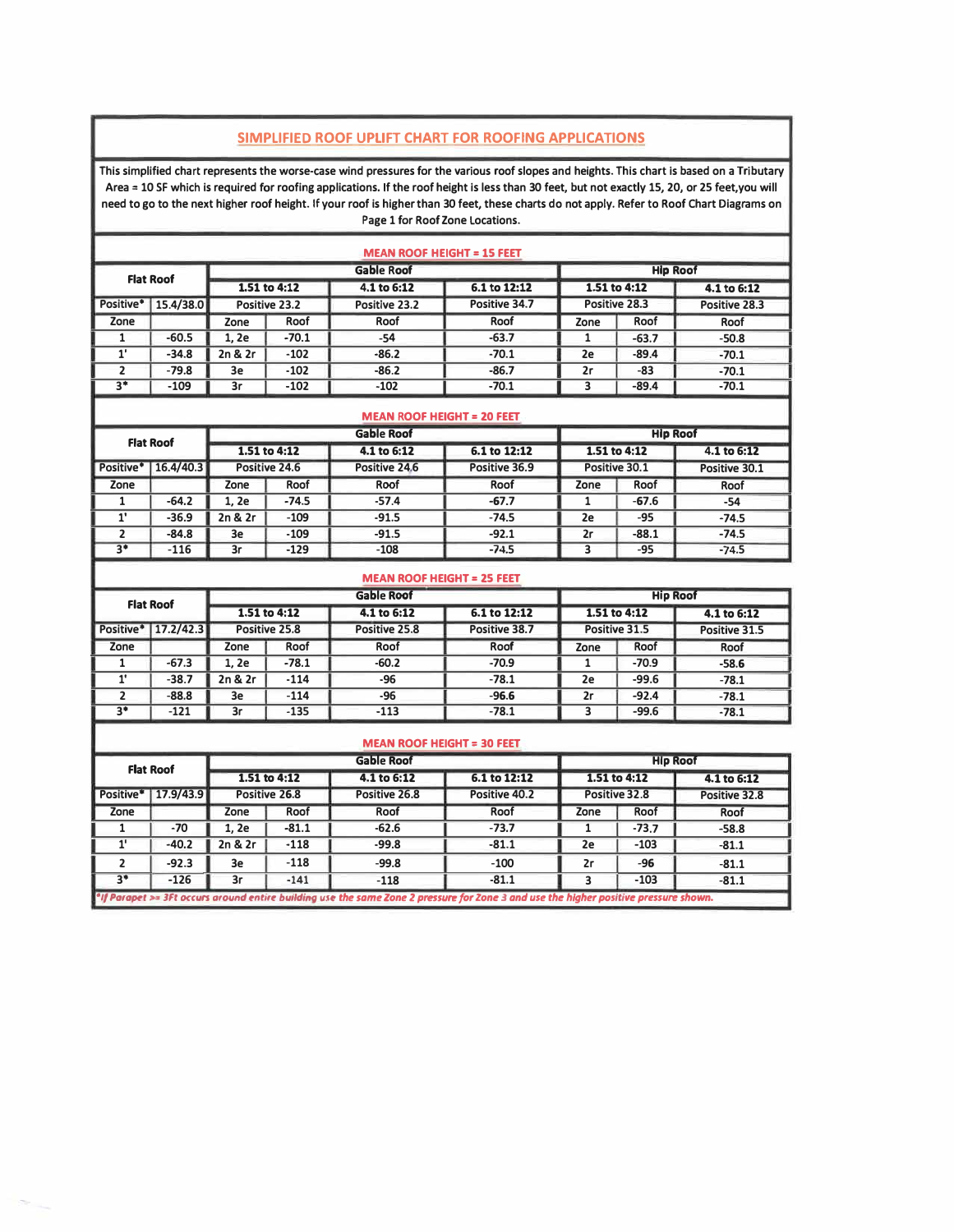# **Underlayment Options (CIRCLE One)**



4-inch-wide (minimum)<br>self-adhering modified bitumer<br>tape at sheathing joints Type layer of ASTM D226<br>Type II, ASTM D4869 Type<br>IV, or ASTM D6757 4 feet x 8 feet roof sheathing Source: FEMA Hurricane Michael in Florida 12 inches on Metal drip edg 6 inch 6-Inch **Recovery Advisory 2** end laps Stagger rows Fascia Metal drip edge If Annual ar ring or deformed strank nads with metal or plastic caps. Cap diameter and less than 1 much. Nail shamk diameter not less than 0,083 inch, Metal cap<br>thickness not less than 32-gage sheet metal or 0.01 inch for

\*3 % inch AAMA 711 flashing tape is also permitted. \*\* Synthetic underlayment meeting the performance requirements specified in Option E may also be used. **Sealed Roof Deck Option B or C** 



**Sealed Roof Deck Option D or E** 

[NOTE: E is NOT an Option for Wood Shake/Shingle]

226 Cypress Lane, Palm Springs, FL 33461 Phone (561) 584-8200 x 8460

www.vpsfl.org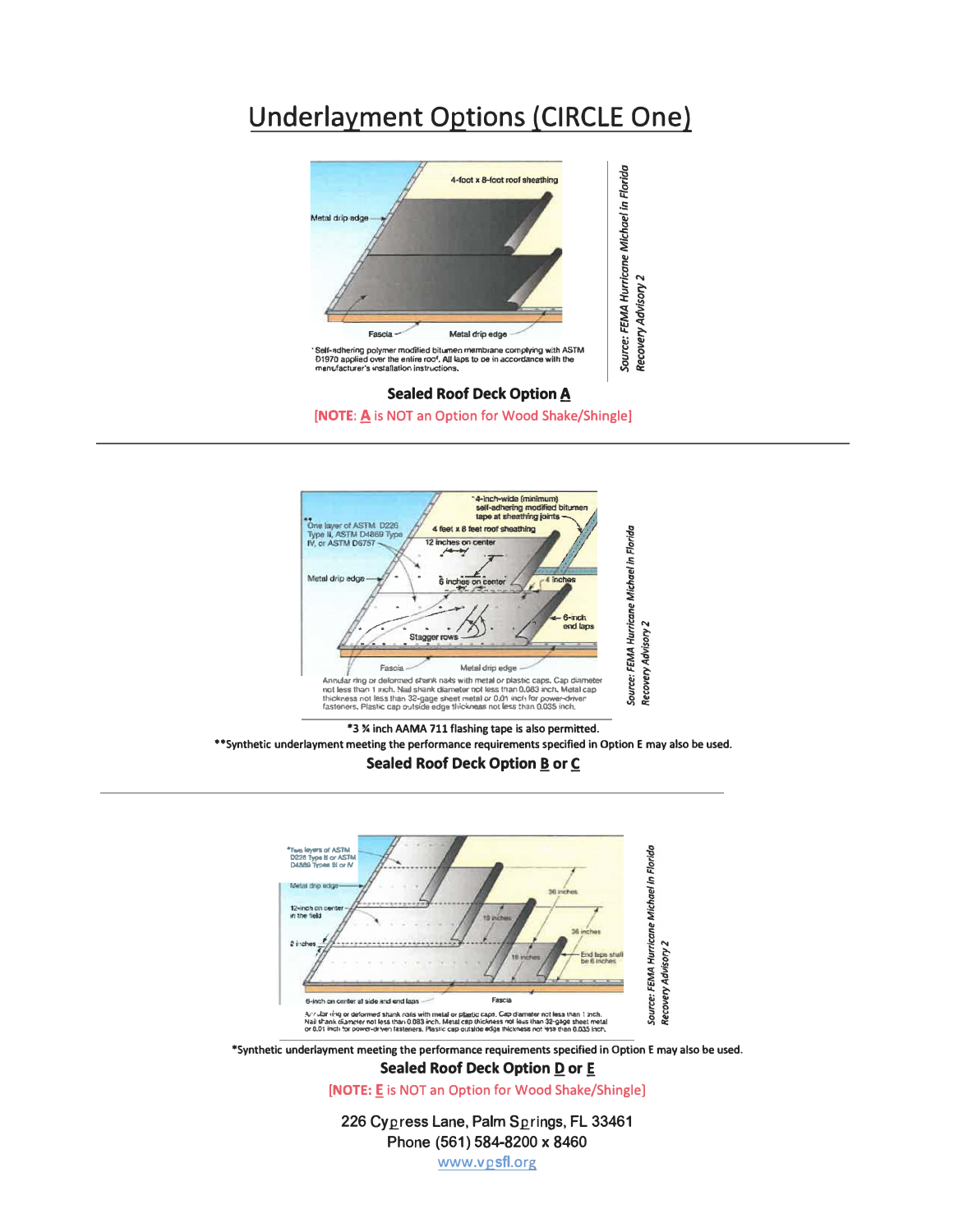

**Village of Palm Springs Planning, Zoning & Building**  226 Cypress Lane Palm Springs, FL 33461 Phone (561) 584-8200 x8460 www.vpsfl.org

### **ASBESTOS NOTIFICATION STATEMENT**

(Required for **ALL** Demolitions and/or Renovations)

Per the Florida Building Code 105.9, each permit for the demolition or renovation of an existing structure shall contain an asbestos notification statement. The statement must indicate the owner's/operator's responsibility to comply with the provisions of Florida Statute 469.003. The owner/operator must notify the Palm Beach County Health Department of the intention to remove asbestos, when applicable, in accordance with state and federal law.

Written notification is required to be submitted to the Palm Beach County Health Department ten (10) working days prior to the commencement of any demolition or regulated renovation activity pursuant to Section 469 Florida Statutes.

For further information please contact:

### **Palm Beach County Health Department Asbestos Program Coordinator Air Pollution Control**

800 Clematis Street West Palm Beach, FL 33402 (561) 837-5900

By signing the application and permit for construction you certify that you have complied, or will comply with all Federal, State, and local laws and regulations pertaining to asbestos. You further understand that any violations of these requirements can result in monetary penalties to the building owners, lessees and their respective contractors. Additional penalties for failing to comply with asbestos rules may include criminal prosecution under federal law and contractor license forfeit/suspension under state law.